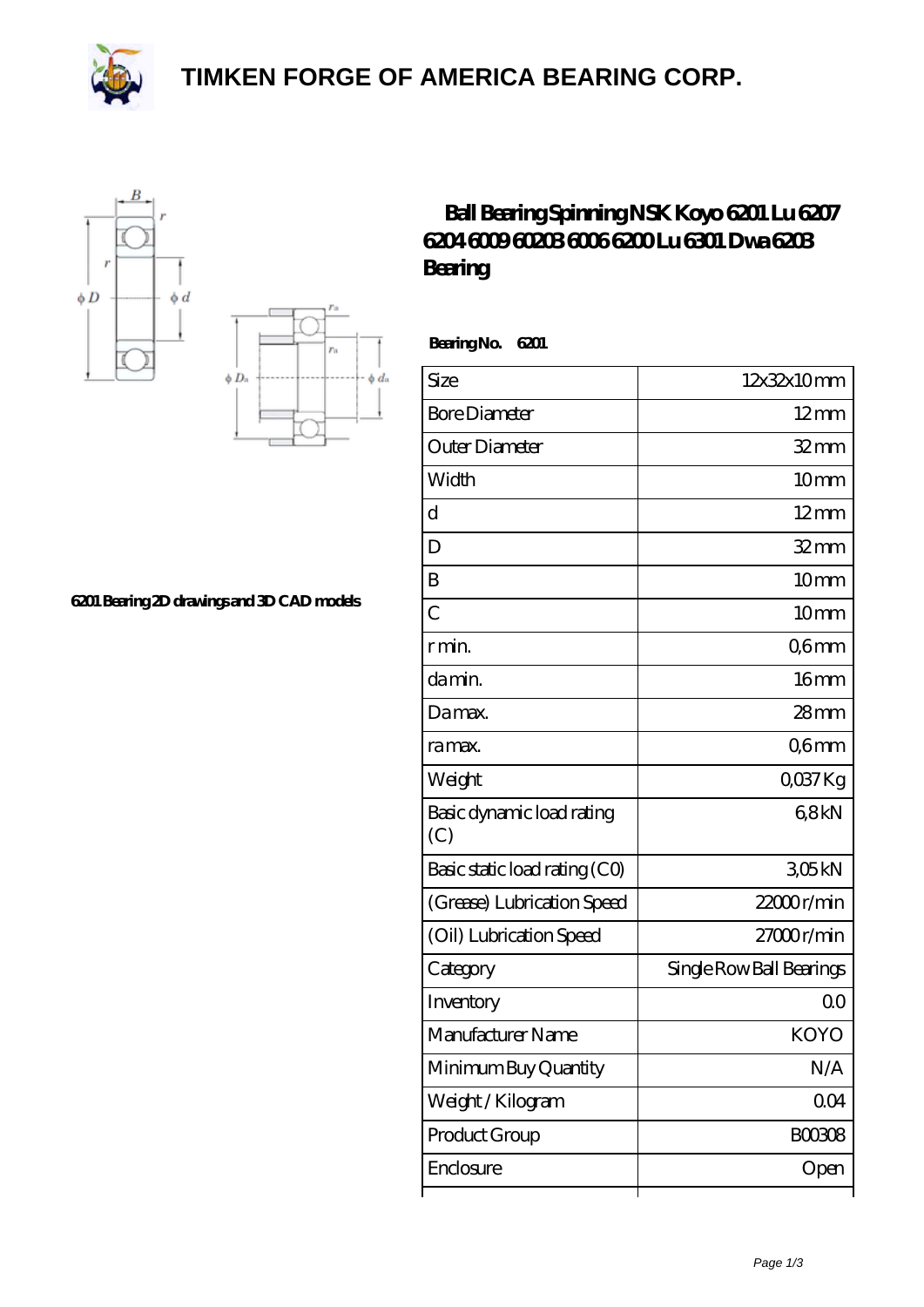

**[TIMKEN FORGE OF AMERICA BEARING CORP.](https://black-forest-adventures.de)**

| Precision Class                    | ABEC 1   ISO PO                                                                                                                                                              |
|------------------------------------|------------------------------------------------------------------------------------------------------------------------------------------------------------------------------|
| Maximum Capacity / Filling<br>Slot | No                                                                                                                                                                           |
| Rolling Element                    | <b>Ball Bearing</b>                                                                                                                                                          |
| Snap Ring                          | No                                                                                                                                                                           |
| <b>Internal Special Features</b>   | No                                                                                                                                                                           |
| Cage Material                      | Steel                                                                                                                                                                        |
| Internal Clearance                 | CO-Medium                                                                                                                                                                    |
| Inch - Metric                      | Metric                                                                                                                                                                       |
| Long Description                   | 12MM Bore; 32MM<br>Outside Diameter; 10MM<br>Outer Race Diameter;<br>Open; Ball Bearing; ABEC 1<br>ISO PO, No Filling Slot; No<br>Snap Ring, No Internal<br>Special Features |
| Category                           | Single Row Ball Bearing                                                                                                                                                      |
| <b>UNSPSC</b>                      | 31171504                                                                                                                                                                     |
| Harmonized Tariff Code             | 8482105068                                                                                                                                                                   |
| Noun                               | Bearing                                                                                                                                                                      |
| Keyword String                     | Ball                                                                                                                                                                         |
| Manufacturer URL                   | http://www.koyousa.com                                                                                                                                                       |
| Manufacturer Item Number           | 6201                                                                                                                                                                         |
| Weight/LBS                         | 0088                                                                                                                                                                         |
| Outside Diameter                   | 1.26Inch   32 Millimeter                                                                                                                                                     |
| Bore                               | 0472Inch   12Millimeter                                                                                                                                                      |
| Outer Race Width                   | 0.394 Inch   10 Millimeter                                                                                                                                                   |
| Bearing No.                        | 6201                                                                                                                                                                         |
| r(min)                             | 06                                                                                                                                                                           |
| Cr                                 | 850                                                                                                                                                                          |
| CQr                                | 305                                                                                                                                                                          |
| Cu                                 | 0.240                                                                                                                                                                        |
| fO                                 | 123                                                                                                                                                                          |
| Grease lub.                        | 22000                                                                                                                                                                        |
|                                    |                                                                                                                                                                              |